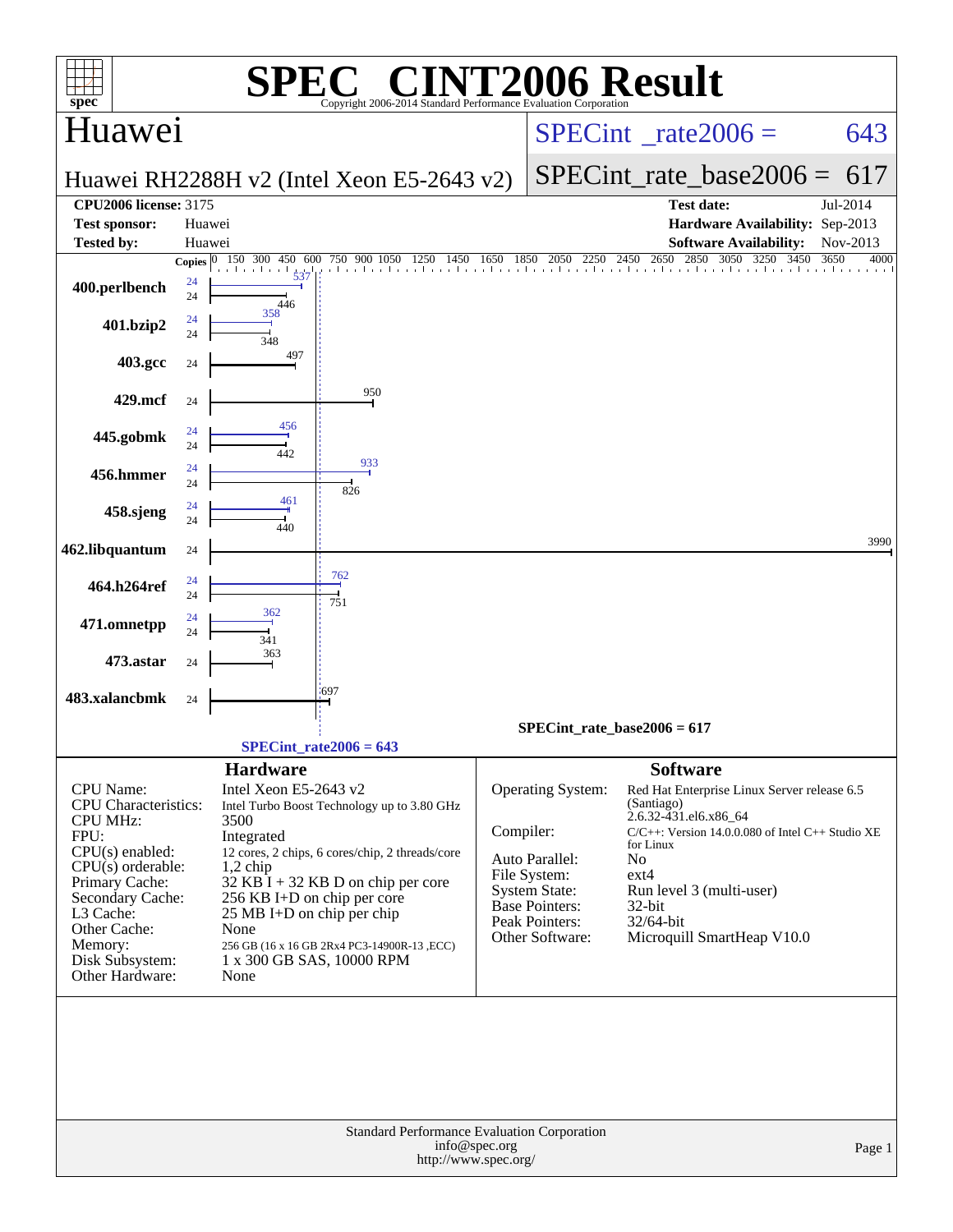

## Huawei

## SPECint rate $2006 = 643$

Huawei RH2288H v2 (Intel Xeon E5-2643 v2)

[SPECint\\_rate\\_base2006 =](http://www.spec.org/auto/cpu2006/Docs/result-fields.html#SPECintratebase2006)  $617$ 

**[CPU2006 license:](http://www.spec.org/auto/cpu2006/Docs/result-fields.html#CPU2006license)** 3175 **[Test date:](http://www.spec.org/auto/cpu2006/Docs/result-fields.html#Testdate)** Jul-2014

**[Test sponsor:](http://www.spec.org/auto/cpu2006/Docs/result-fields.html#Testsponsor)** Huawei **[Hardware Availability:](http://www.spec.org/auto/cpu2006/Docs/result-fields.html#HardwareAvailability)** Sep-2013 **[Tested by:](http://www.spec.org/auto/cpu2006/Docs/result-fields.html#Testedby)** Huawei **[Software Availability:](http://www.spec.org/auto/cpu2006/Docs/result-fields.html#SoftwareAvailability)** Nov-2013

#### **[Results Table](http://www.spec.org/auto/cpu2006/Docs/result-fields.html#ResultsTable)**

|                                                                                                          | <b>Base</b>   |                |       |                |       |                |            | <b>Peak</b>   |                |              |                |              |                |              |
|----------------------------------------------------------------------------------------------------------|---------------|----------------|-------|----------------|-------|----------------|------------|---------------|----------------|--------------|----------------|--------------|----------------|--------------|
| <b>Benchmark</b>                                                                                         | <b>Copies</b> | <b>Seconds</b> | Ratio | <b>Seconds</b> | Ratio | <b>Seconds</b> | Ratio      | <b>Copies</b> | <b>Seconds</b> | <b>Ratio</b> | <b>Seconds</b> | <b>Ratio</b> | <b>Seconds</b> | <b>Ratio</b> |
| 400.perlbench                                                                                            | 24            | 527            | 445   | 525            | 447   | 526            | 446        | 24            | 442            | 531          | 437            | 537          | 437            | 537          |
| 401.bzip2                                                                                                | 24            | 665            | 348   | 664            | 349   | 665            | 348        | 24            | 646            | 358          | 647            | 358          | 647            | 358          |
| $403.\mathrm{gcc}$                                                                                       | 24            | 390            | 496   | 388            | 498   | 389            | 497        | 24            | 390            | 496          | 388            | 498          | 389            | 497          |
| $429$ .mcf                                                                                               | 24            | 230            | 953   | 231            | 948   | 230            | <b>950</b> | 24            | 230            | 953          | 231            | 948          | 230            | 950          |
| $445$ .gobmk                                                                                             | 24            | 566            | 445   | 572            | 440   | 569            | 442        | 24            | 552            | 456          | 551            | 457          | 556            | 452          |
| 456.hmmer                                                                                                | 24            | 271            | 826   | 271            | 825   | 270            | 829        | 24            | 240            | 932          | 240            | 934          | 240            | 933          |
| $458$ .sjeng                                                                                             | 24            | 660            | 440   | 671            | 433   | 658            | 441        | 24            | 629            | 461          | 626            | 464          | 637            | 456          |
| 462.libquantum                                                                                           | 24            | 125            | 3990  | 125            | 3990  | 125            | 3990       | 24            | <u>125</u>     | 3990         | 125            | 3990         | 125            | 3990         |
| 464.h264ref                                                                                              | 24            | 706            | 753   | 709            | 749   | 707            | 751        | 24            | 697            | 762          | 697            | 762          | 697            | 762          |
| 471.omnetpp                                                                                              | 24            | 441            | 340   | 440            | 341   | 439            | 342        | 24            | 411            | 365          | 416            | 361          | 414            | 362          |
| 473.astar                                                                                                | 24            | 464            | 363   | 465            | 363   | 468            | 360l       | 24            | 464            | 363          | 465            | 363          | 468            | 360          |
| 483.xalancbmk                                                                                            | 24            | 237            | 698   | 238            | 696   | 238            | 697        | 24            | 237            | 698          | 238            | 696          | 238            | <u>697</u>   |
| Results appear in the order in which they were run. Bold underlined text indicates a median measurement. |               |                |       |                |       |                |            |               |                |              |                |              |                |              |

#### **[Submit Notes](http://www.spec.org/auto/cpu2006/Docs/result-fields.html#SubmitNotes)**

 The numactl mechanism was used to bind copies to processors. The config file option 'submit' was used to generate numactl commands to bind each copy to a specific processor. For details, please see the config file.

### **[Operating System Notes](http://www.spec.org/auto/cpu2006/Docs/result-fields.html#OperatingSystemNotes)**

Stack size set to unlimited using "ulimit -s unlimited"

#### **[Platform Notes](http://www.spec.org/auto/cpu2006/Docs/result-fields.html#PlatformNotes)**

```
Standard Performance Evaluation Corporation
 Sysinfo program /spec/config/sysinfo.rev6818
 $Rev: 6818 $ $Date:: 2012-07-17 #$ e86d102572650a6e4d596a3cee98f191
 running on localhost Tue Jul 8 14:33:34 2014
 This section contains SUT (System Under Test) info as seen by
some common utilities. To remove or add to this section, see:
  http://www.spec.org/cpu2006/Docs/config.html#sysinfo
 From /proc/cpuinfo
    model name : Intel(R) Xeon(R) CPU E5-2643 v2 @ 3.50GHz
       2 "physical id"s (chips)
       24 "processors"
    cores, siblings (Caution: counting these is hw and system dependent. The
    following excerpts from /proc/cpuinfo might not be reliable. Use with
    caution.)
       cpu cores : 6
       siblings : 12
                                   Continued on next page
```
[info@spec.org](mailto:info@spec.org) <http://www.spec.org/>

Page 2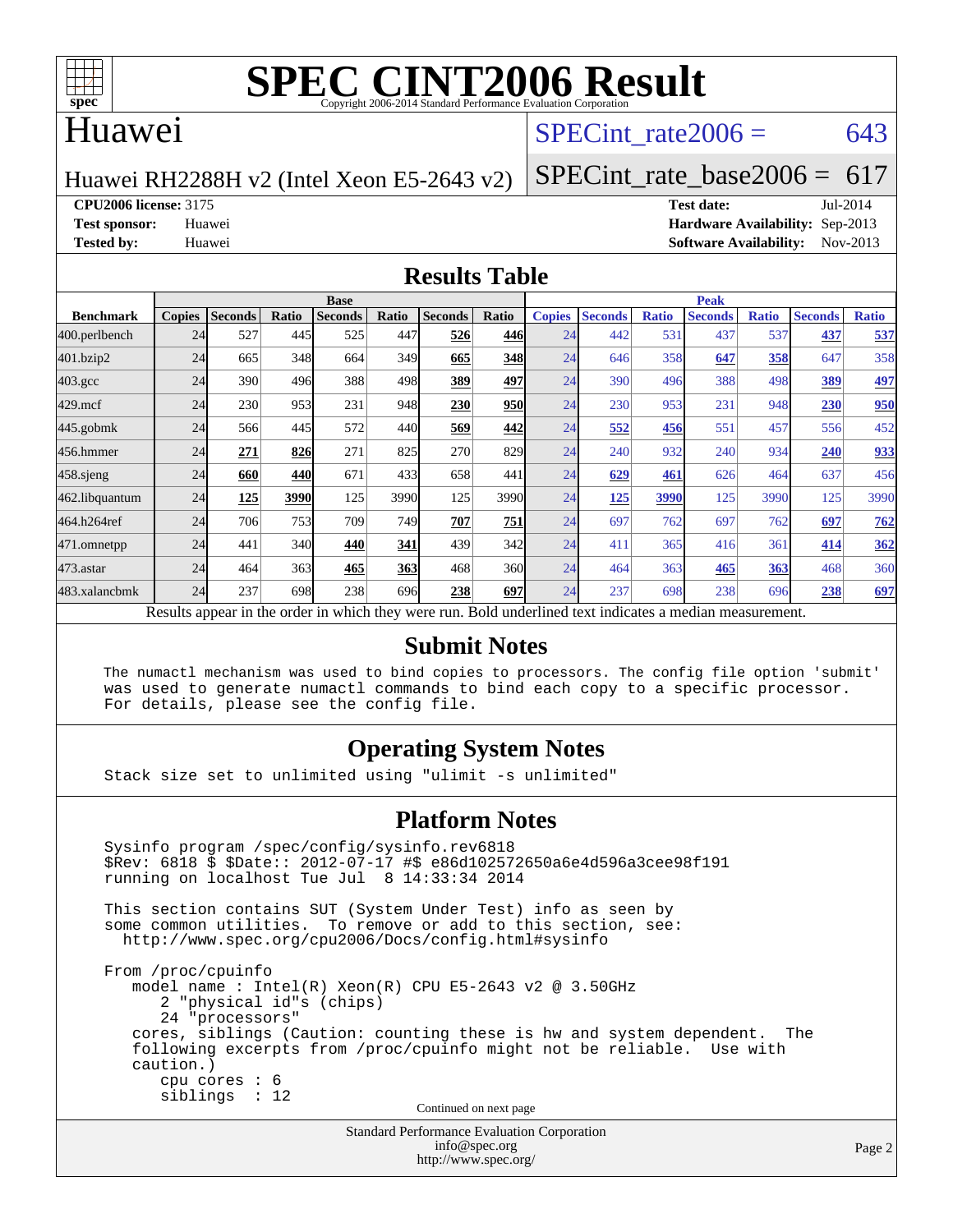

#### **[SPEC CINT2006 Result](http://www.spec.org/auto/cpu2006/Docs/result-fields.html#SPECCINT2006Result)** Copyright 2006-2014 Standard Performance Evaluation C

# Huawei

SPECint rate $2006 = 643$ 

[SPECint\\_rate\\_base2006 =](http://www.spec.org/auto/cpu2006/Docs/result-fields.html#SPECintratebase2006)  $617$ 

Huawei RH2288H v2 (Intel Xeon E5-2643 v2)

**[CPU2006 license:](http://www.spec.org/auto/cpu2006/Docs/result-fields.html#CPU2006license)** 3175 **[Test date:](http://www.spec.org/auto/cpu2006/Docs/result-fields.html#Testdate)** Jul-2014 **[Test sponsor:](http://www.spec.org/auto/cpu2006/Docs/result-fields.html#Testsponsor)** Huawei **[Hardware Availability:](http://www.spec.org/auto/cpu2006/Docs/result-fields.html#HardwareAvailability)** Sep-2013 **[Tested by:](http://www.spec.org/auto/cpu2006/Docs/result-fields.html#Testedby)** Huawei **[Software Availability:](http://www.spec.org/auto/cpu2006/Docs/result-fields.html#SoftwareAvailability)** Nov-2013

#### **[Platform Notes \(Continued\)](http://www.spec.org/auto/cpu2006/Docs/result-fields.html#PlatformNotes)**

 physical 0: cores 2 3 4 8 9 10 physical 1: cores 2 3 4 8 9 10 cache size : 25600 KB From /proc/meminfo<br>MemTotal: 264478184 kB HugePages\_Total: 0<br>Hugepagesize: 2048 kB Hugepagesize: /usr/bin/lsb\_release -d Red Hat Enterprise Linux Server release 6.5 (Santiago) From /etc/\*release\* /etc/\*version\* redhat-release: Red Hat Enterprise Linux Server release 6.5 (Santiago) system-release: Red Hat Enterprise Linux Server release 6.5 (Santiago) system-release-cpe: cpe:/o:redhat:enterprise\_linux:6server:ga:server uname -a: Linux localhost 2.6.32-431.el6.x86\_64 #1 SMP Sun Nov 10 22:19:54 EST 2013 x86\_64 x86\_64 x86\_64 GNU/Linux run-level 3 Jul 8 14:30 SPEC is set to: /spec Filesystem Type Size Used Avail Use% Mounted on<br>
/dev/sda2 ext4 272G 75G 184G 29% / 75G 184G 29% / Additional information from dmidecode: BIOS Insyde Corp. RMIBV629 05/12/2014 Memory: 2x Hynix HMT42GR7AFR4C-RD 16 GB 1866 MHz 2 rank 8x NO DIMM NO DIMM 8x Samsung M393B2G70DB0-CMA 16 GB 1866 MHz 2 rank 6x Samsung M393B2G70QH0-CMA 16 GB 1866 MHz 2 rank

(End of data from sysinfo program)

#### **[General Notes](http://www.spec.org/auto/cpu2006/Docs/result-fields.html#GeneralNotes)**

Environment variables set by runspec before the start of the run: LD LIBRARY PATH = "/spec/libs/32:/spec/libs/64:/spec/sh" Binaries compiled on a system with 1x Core i7-860 CPU + 8GB memory using RedHat EL 6.4 Transparent Huge Pages enabled with: echo always > /sys/kernel/mm/redhat\_transparent\_hugepage/enabled Filesystem page cache cleared with: echo 1> /proc/sys/vm/drop\_caches runspec command invoked through numactl i.e.: numactl --interleave=all runspec <etc> The Huawei RH2288H v2 and Huawei RH2288 v2 and Continued on next page

Standard Performance Evaluation Corporation [info@spec.org](mailto:info@spec.org) <http://www.spec.org/>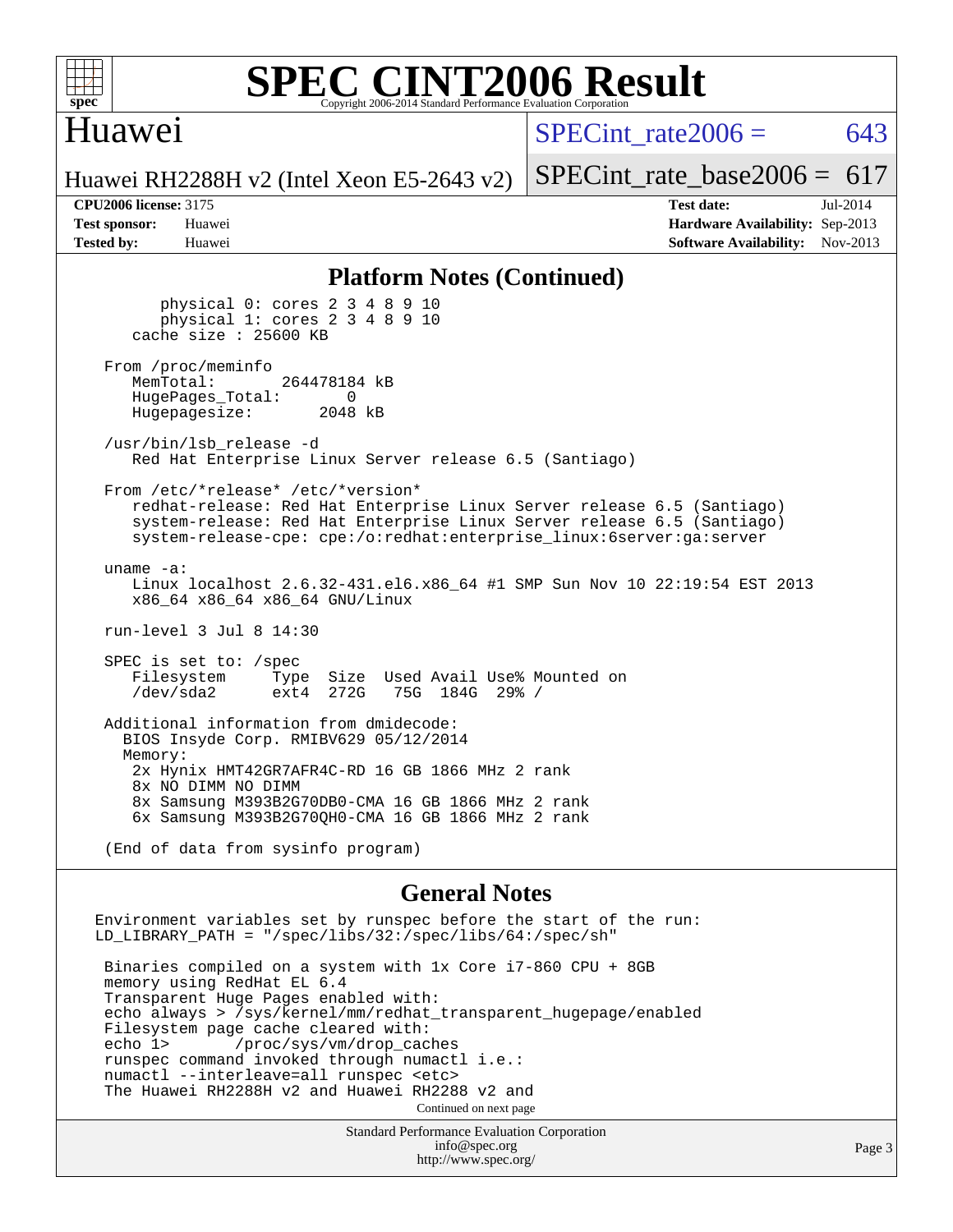

### Huawei

SPECint rate  $2006 = 643$ 

Huawei RH2288H v2 (Intel Xeon E5-2643 v2)

**[Tested by:](http://www.spec.org/auto/cpu2006/Docs/result-fields.html#Testedby)** Huawei **[Software Availability:](http://www.spec.org/auto/cpu2006/Docs/result-fields.html#SoftwareAvailability)** Nov-2013

**[CPU2006 license:](http://www.spec.org/auto/cpu2006/Docs/result-fields.html#CPU2006license)** 3175 **[Test date:](http://www.spec.org/auto/cpu2006/Docs/result-fields.html#Testdate)** Jul-2014 **[Test sponsor:](http://www.spec.org/auto/cpu2006/Docs/result-fields.html#Testsponsor)** Huawei **[Hardware Availability:](http://www.spec.org/auto/cpu2006/Docs/result-fields.html#HardwareAvailability)** Sep-2013

[SPECint\\_rate\\_base2006 =](http://www.spec.org/auto/cpu2006/Docs/result-fields.html#SPECintratebase2006) 617

#### **[General Notes \(Continued\)](http://www.spec.org/auto/cpu2006/Docs/result-fields.html#GeneralNotes)**

 the Huawei RH1288 v2 models are electronically equivalent. The results have been measured on a Huawei RH2288H v2 model

# **[Base Compiler Invocation](http://www.spec.org/auto/cpu2006/Docs/result-fields.html#BaseCompilerInvocation)**

[C benchmarks](http://www.spec.org/auto/cpu2006/Docs/result-fields.html#Cbenchmarks):  $inc -m32$ 

[C++ benchmarks:](http://www.spec.org/auto/cpu2006/Docs/result-fields.html#CXXbenchmarks) [icpc -m32](http://www.spec.org/cpu2006/results/res2014q3/cpu2006-20140710-30374.flags.html#user_CXXbase_intel_icpc_4e5a5ef1a53fd332b3c49e69c3330699)

**[Base Portability Flags](http://www.spec.org/auto/cpu2006/Docs/result-fields.html#BasePortabilityFlags)**

 400.perlbench: [-DSPEC\\_CPU\\_LINUX\\_IA32](http://www.spec.org/cpu2006/results/res2014q3/cpu2006-20140710-30374.flags.html#b400.perlbench_baseCPORTABILITY_DSPEC_CPU_LINUX_IA32) 462.libquantum: [-DSPEC\\_CPU\\_LINUX](http://www.spec.org/cpu2006/results/res2014q3/cpu2006-20140710-30374.flags.html#b462.libquantum_baseCPORTABILITY_DSPEC_CPU_LINUX) 483.xalancbmk: [-DSPEC\\_CPU\\_LINUX](http://www.spec.org/cpu2006/results/res2014q3/cpu2006-20140710-30374.flags.html#b483.xalancbmk_baseCXXPORTABILITY_DSPEC_CPU_LINUX)

# **[Base Optimization Flags](http://www.spec.org/auto/cpu2006/Docs/result-fields.html#BaseOptimizationFlags)**

[C benchmarks](http://www.spec.org/auto/cpu2006/Docs/result-fields.html#Cbenchmarks):

[-xSSE4.2](http://www.spec.org/cpu2006/results/res2014q3/cpu2006-20140710-30374.flags.html#user_CCbase_f-xSSE42_f91528193cf0b216347adb8b939d4107) [-ipo](http://www.spec.org/cpu2006/results/res2014q3/cpu2006-20140710-30374.flags.html#user_CCbase_f-ipo) [-O3](http://www.spec.org/cpu2006/results/res2014q3/cpu2006-20140710-30374.flags.html#user_CCbase_f-O3) [-no-prec-div](http://www.spec.org/cpu2006/results/res2014q3/cpu2006-20140710-30374.flags.html#user_CCbase_f-no-prec-div) [-opt-prefetch](http://www.spec.org/cpu2006/results/res2014q3/cpu2006-20140710-30374.flags.html#user_CCbase_f-opt-prefetch) [-opt-mem-layout-trans=3](http://www.spec.org/cpu2006/results/res2014q3/cpu2006-20140710-30374.flags.html#user_CCbase_f-opt-mem-layout-trans_a7b82ad4bd7abf52556d4961a2ae94d5)

[C++ benchmarks:](http://www.spec.org/auto/cpu2006/Docs/result-fields.html#CXXbenchmarks)

[-xSSE4.2](http://www.spec.org/cpu2006/results/res2014q3/cpu2006-20140710-30374.flags.html#user_CXXbase_f-xSSE42_f91528193cf0b216347adb8b939d4107) [-ipo](http://www.spec.org/cpu2006/results/res2014q3/cpu2006-20140710-30374.flags.html#user_CXXbase_f-ipo) [-O3](http://www.spec.org/cpu2006/results/res2014q3/cpu2006-20140710-30374.flags.html#user_CXXbase_f-O3) [-no-prec-div](http://www.spec.org/cpu2006/results/res2014q3/cpu2006-20140710-30374.flags.html#user_CXXbase_f-no-prec-div) [-opt-prefetch](http://www.spec.org/cpu2006/results/res2014q3/cpu2006-20140710-30374.flags.html#user_CXXbase_f-opt-prefetch) [-opt-mem-layout-trans=3](http://www.spec.org/cpu2006/results/res2014q3/cpu2006-20140710-30374.flags.html#user_CXXbase_f-opt-mem-layout-trans_a7b82ad4bd7abf52556d4961a2ae94d5) [-Wl,-z,muldefs](http://www.spec.org/cpu2006/results/res2014q3/cpu2006-20140710-30374.flags.html#user_CXXbase_link_force_multiple1_74079c344b956b9658436fd1b6dd3a8a) [-L/sh -lsmartheap](http://www.spec.org/cpu2006/results/res2014q3/cpu2006-20140710-30374.flags.html#user_CXXbase_SmartHeap_32f6c82aa1ed9c52345d30cf6e4a0499)

### **[Base Other Flags](http://www.spec.org/auto/cpu2006/Docs/result-fields.html#BaseOtherFlags)**

[C benchmarks](http://www.spec.org/auto/cpu2006/Docs/result-fields.html#Cbenchmarks):

403.gcc: [-Dalloca=\\_alloca](http://www.spec.org/cpu2006/results/res2014q3/cpu2006-20140710-30374.flags.html#b403.gcc_baseEXTRA_CFLAGS_Dalloca_be3056838c12de2578596ca5467af7f3)

# **[Peak Compiler Invocation](http://www.spec.org/auto/cpu2006/Docs/result-fields.html#PeakCompilerInvocation)**

[C benchmarks \(except as noted below\)](http://www.spec.org/auto/cpu2006/Docs/result-fields.html#Cbenchmarksexceptasnotedbelow):

[icc -m32](http://www.spec.org/cpu2006/results/res2014q3/cpu2006-20140710-30374.flags.html#user_CCpeak_intel_icc_5ff4a39e364c98233615fdd38438c6f2)

400.perlbench: [icc -m64](http://www.spec.org/cpu2006/results/res2014q3/cpu2006-20140710-30374.flags.html#user_peakCCLD400_perlbench_intel_icc_64bit_bda6cc9af1fdbb0edc3795bac97ada53)

401.bzip2: [icc -m64](http://www.spec.org/cpu2006/results/res2014q3/cpu2006-20140710-30374.flags.html#user_peakCCLD401_bzip2_intel_icc_64bit_bda6cc9af1fdbb0edc3795bac97ada53)

Continued on next page

Standard Performance Evaluation Corporation [info@spec.org](mailto:info@spec.org) <http://www.spec.org/>

Page 4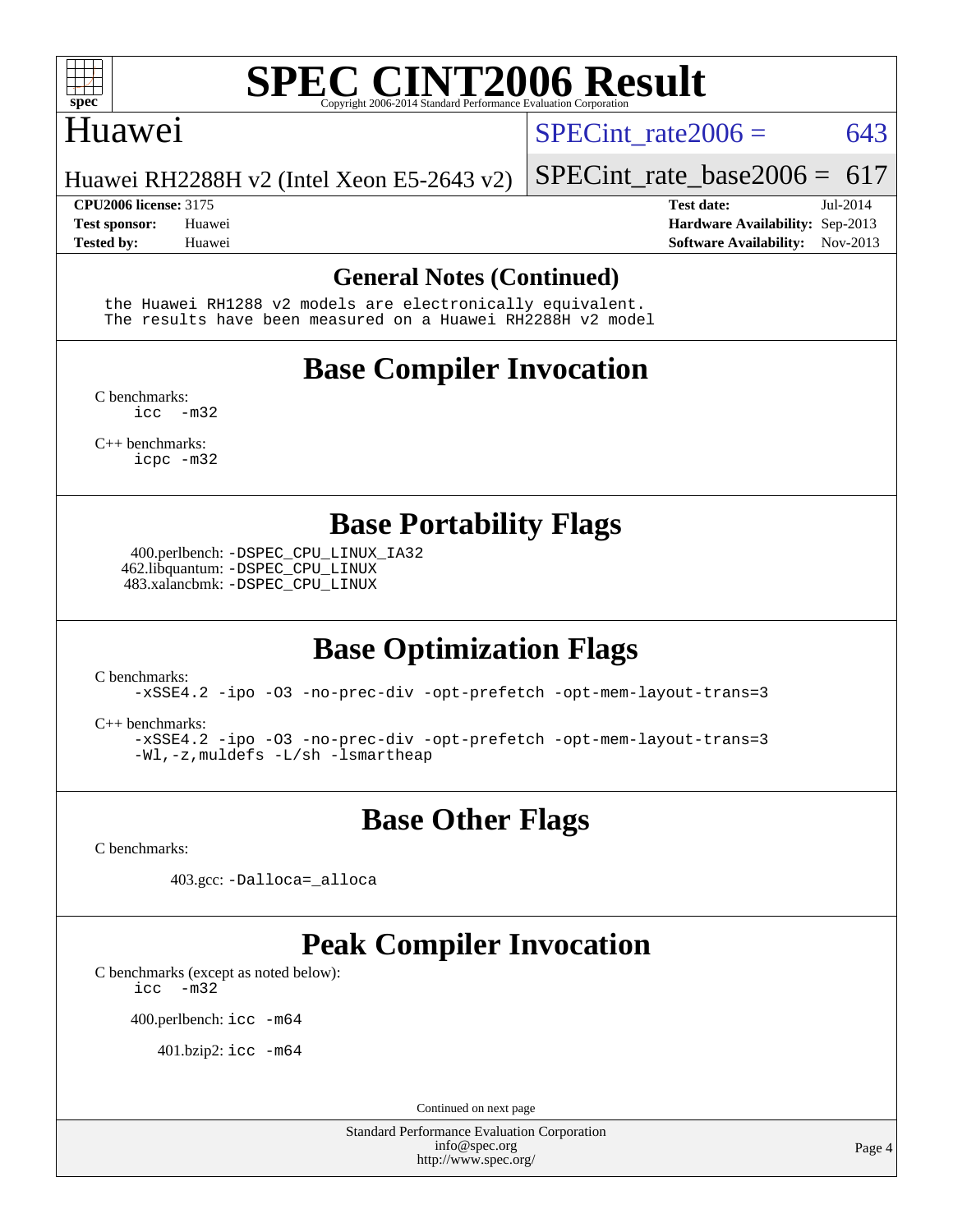

# Huawei

SPECint rate $2006 = 643$ 

[SPECint\\_rate\\_base2006 =](http://www.spec.org/auto/cpu2006/Docs/result-fields.html#SPECintratebase2006)  $617$ 

Huawei RH2288H v2 (Intel Xeon E5-2643 v2)

**[CPU2006 license:](http://www.spec.org/auto/cpu2006/Docs/result-fields.html#CPU2006license)** 3175 **[Test date:](http://www.spec.org/auto/cpu2006/Docs/result-fields.html#Testdate)** Jul-2014 **[Test sponsor:](http://www.spec.org/auto/cpu2006/Docs/result-fields.html#Testsponsor)** Huawei **[Hardware Availability:](http://www.spec.org/auto/cpu2006/Docs/result-fields.html#HardwareAvailability)** Sep-2013 **[Tested by:](http://www.spec.org/auto/cpu2006/Docs/result-fields.html#Testedby)** Huawei **[Software Availability:](http://www.spec.org/auto/cpu2006/Docs/result-fields.html#SoftwareAvailability)** Nov-2013

# **[Peak Compiler Invocation \(Continued\)](http://www.spec.org/auto/cpu2006/Docs/result-fields.html#PeakCompilerInvocation)**

456.hmmer: [icc -m64](http://www.spec.org/cpu2006/results/res2014q3/cpu2006-20140710-30374.flags.html#user_peakCCLD456_hmmer_intel_icc_64bit_bda6cc9af1fdbb0edc3795bac97ada53)

458.sjeng: [icc -m64](http://www.spec.org/cpu2006/results/res2014q3/cpu2006-20140710-30374.flags.html#user_peakCCLD458_sjeng_intel_icc_64bit_bda6cc9af1fdbb0edc3795bac97ada53)

[C++ benchmarks:](http://www.spec.org/auto/cpu2006/Docs/result-fields.html#CXXbenchmarks)

[icpc -m32](http://www.spec.org/cpu2006/results/res2014q3/cpu2006-20140710-30374.flags.html#user_CXXpeak_intel_icpc_4e5a5ef1a53fd332b3c49e69c3330699)

**[Peak Portability Flags](http://www.spec.org/auto/cpu2006/Docs/result-fields.html#PeakPortabilityFlags)**

 400.perlbench: [-DSPEC\\_CPU\\_LP64](http://www.spec.org/cpu2006/results/res2014q3/cpu2006-20140710-30374.flags.html#b400.perlbench_peakCPORTABILITY_DSPEC_CPU_LP64) [-DSPEC\\_CPU\\_LINUX\\_X64](http://www.spec.org/cpu2006/results/res2014q3/cpu2006-20140710-30374.flags.html#b400.perlbench_peakCPORTABILITY_DSPEC_CPU_LINUX_X64) 401.bzip2: [-DSPEC\\_CPU\\_LP64](http://www.spec.org/cpu2006/results/res2014q3/cpu2006-20140710-30374.flags.html#suite_peakCPORTABILITY401_bzip2_DSPEC_CPU_LP64) 456.hmmer: [-DSPEC\\_CPU\\_LP64](http://www.spec.org/cpu2006/results/res2014q3/cpu2006-20140710-30374.flags.html#suite_peakCPORTABILITY456_hmmer_DSPEC_CPU_LP64) 458.sjeng: [-DSPEC\\_CPU\\_LP64](http://www.spec.org/cpu2006/results/res2014q3/cpu2006-20140710-30374.flags.html#suite_peakCPORTABILITY458_sjeng_DSPEC_CPU_LP64) 462.libquantum: [-DSPEC\\_CPU\\_LINUX](http://www.spec.org/cpu2006/results/res2014q3/cpu2006-20140710-30374.flags.html#b462.libquantum_peakCPORTABILITY_DSPEC_CPU_LINUX) 483.xalancbmk: [-DSPEC\\_CPU\\_LINUX](http://www.spec.org/cpu2006/results/res2014q3/cpu2006-20140710-30374.flags.html#b483.xalancbmk_peakCXXPORTABILITY_DSPEC_CPU_LINUX)

# **[Peak Optimization Flags](http://www.spec.org/auto/cpu2006/Docs/result-fields.html#PeakOptimizationFlags)**

[C benchmarks](http://www.spec.org/auto/cpu2006/Docs/result-fields.html#Cbenchmarks):

Standard Performance Evaluation Corporation 400.perlbench: [-xSSE4.2](http://www.spec.org/cpu2006/results/res2014q3/cpu2006-20140710-30374.flags.html#user_peakPASS2_CFLAGSPASS2_LDCFLAGS400_perlbench_f-xSSE42_f91528193cf0b216347adb8b939d4107)(pass 2) [-prof-gen](http://www.spec.org/cpu2006/results/res2014q3/cpu2006-20140710-30374.flags.html#user_peakPASS1_CFLAGSPASS1_LDCFLAGS400_perlbench_prof_gen_e43856698f6ca7b7e442dfd80e94a8fc)(pass 1) [-ipo](http://www.spec.org/cpu2006/results/res2014q3/cpu2006-20140710-30374.flags.html#user_peakPASS2_CFLAGSPASS2_LDCFLAGS400_perlbench_f-ipo)(pass 2) [-O3](http://www.spec.org/cpu2006/results/res2014q3/cpu2006-20140710-30374.flags.html#user_peakPASS2_CFLAGSPASS2_LDCFLAGS400_perlbench_f-O3)(pass 2) [-no-prec-div](http://www.spec.org/cpu2006/results/res2014q3/cpu2006-20140710-30374.flags.html#user_peakPASS2_CFLAGSPASS2_LDCFLAGS400_perlbench_f-no-prec-div)(pass 2) [-prof-use](http://www.spec.org/cpu2006/results/res2014q3/cpu2006-20140710-30374.flags.html#user_peakPASS2_CFLAGSPASS2_LDCFLAGS400_perlbench_prof_use_bccf7792157ff70d64e32fe3e1250b55)(pass 2) [-auto-ilp32](http://www.spec.org/cpu2006/results/res2014q3/cpu2006-20140710-30374.flags.html#user_peakCOPTIMIZE400_perlbench_f-auto-ilp32) 401.bzip2: [-xSSE4.2](http://www.spec.org/cpu2006/results/res2014q3/cpu2006-20140710-30374.flags.html#user_peakPASS2_CFLAGSPASS2_LDCFLAGS401_bzip2_f-xSSE42_f91528193cf0b216347adb8b939d4107)(pass 2) [-prof-gen](http://www.spec.org/cpu2006/results/res2014q3/cpu2006-20140710-30374.flags.html#user_peakPASS1_CFLAGSPASS1_LDCFLAGS401_bzip2_prof_gen_e43856698f6ca7b7e442dfd80e94a8fc)(pass 1) [-ipo](http://www.spec.org/cpu2006/results/res2014q3/cpu2006-20140710-30374.flags.html#user_peakPASS2_CFLAGSPASS2_LDCFLAGS401_bzip2_f-ipo)(pass 2) [-O3](http://www.spec.org/cpu2006/results/res2014q3/cpu2006-20140710-30374.flags.html#user_peakPASS2_CFLAGSPASS2_LDCFLAGS401_bzip2_f-O3)(pass 2) [-no-prec-div](http://www.spec.org/cpu2006/results/res2014q3/cpu2006-20140710-30374.flags.html#user_peakPASS2_CFLAGSPASS2_LDCFLAGS401_bzip2_f-no-prec-div)(pass 2) [-prof-use](http://www.spec.org/cpu2006/results/res2014q3/cpu2006-20140710-30374.flags.html#user_peakPASS2_CFLAGSPASS2_LDCFLAGS401_bzip2_prof_use_bccf7792157ff70d64e32fe3e1250b55)(pass 2) [-opt-prefetch](http://www.spec.org/cpu2006/results/res2014q3/cpu2006-20140710-30374.flags.html#user_peakCOPTIMIZE401_bzip2_f-opt-prefetch) [-auto-ilp32](http://www.spec.org/cpu2006/results/res2014q3/cpu2006-20140710-30374.flags.html#user_peakCOPTIMIZE401_bzip2_f-auto-ilp32) [-ansi-alias](http://www.spec.org/cpu2006/results/res2014q3/cpu2006-20140710-30374.flags.html#user_peakCOPTIMIZE401_bzip2_f-ansi-alias)  $403.\text{gcc: basepeak}$  = yes  $429$ .mcf: basepeak = yes 445.gobmk: [-xSSE4.2](http://www.spec.org/cpu2006/results/res2014q3/cpu2006-20140710-30374.flags.html#user_peakPASS2_CFLAGSPASS2_LDCFLAGS445_gobmk_f-xSSE42_f91528193cf0b216347adb8b939d4107)(pass 2) [-prof-gen](http://www.spec.org/cpu2006/results/res2014q3/cpu2006-20140710-30374.flags.html#user_peakPASS1_CFLAGSPASS1_LDCFLAGS445_gobmk_prof_gen_e43856698f6ca7b7e442dfd80e94a8fc)(pass 1) [-prof-use](http://www.spec.org/cpu2006/results/res2014q3/cpu2006-20140710-30374.flags.html#user_peakPASS2_CFLAGSPASS2_LDCFLAGS445_gobmk_prof_use_bccf7792157ff70d64e32fe3e1250b55)(pass 2) [-ansi-alias](http://www.spec.org/cpu2006/results/res2014q3/cpu2006-20140710-30374.flags.html#user_peakCOPTIMIZE445_gobmk_f-ansi-alias) [-opt-mem-layout-trans=3](http://www.spec.org/cpu2006/results/res2014q3/cpu2006-20140710-30374.flags.html#user_peakCOPTIMIZE445_gobmk_f-opt-mem-layout-trans_a7b82ad4bd7abf52556d4961a2ae94d5) 456.hmmer: [-xSSE4.2](http://www.spec.org/cpu2006/results/res2014q3/cpu2006-20140710-30374.flags.html#user_peakCOPTIMIZE456_hmmer_f-xSSE42_f91528193cf0b216347adb8b939d4107) [-ipo](http://www.spec.org/cpu2006/results/res2014q3/cpu2006-20140710-30374.flags.html#user_peakCOPTIMIZE456_hmmer_f-ipo) [-O3](http://www.spec.org/cpu2006/results/res2014q3/cpu2006-20140710-30374.flags.html#user_peakCOPTIMIZE456_hmmer_f-O3) [-no-prec-div](http://www.spec.org/cpu2006/results/res2014q3/cpu2006-20140710-30374.flags.html#user_peakCOPTIMIZE456_hmmer_f-no-prec-div) [-unroll2](http://www.spec.org/cpu2006/results/res2014q3/cpu2006-20140710-30374.flags.html#user_peakCOPTIMIZE456_hmmer_f-unroll_784dae83bebfb236979b41d2422d7ec2) [-auto-ilp32](http://www.spec.org/cpu2006/results/res2014q3/cpu2006-20140710-30374.flags.html#user_peakCOPTIMIZE456_hmmer_f-auto-ilp32) 458.sjeng: [-xSSE4.2](http://www.spec.org/cpu2006/results/res2014q3/cpu2006-20140710-30374.flags.html#user_peakPASS2_CFLAGSPASS2_LDCFLAGS458_sjeng_f-xSSE42_f91528193cf0b216347adb8b939d4107)(pass 2) [-prof-gen](http://www.spec.org/cpu2006/results/res2014q3/cpu2006-20140710-30374.flags.html#user_peakPASS1_CFLAGSPASS1_LDCFLAGS458_sjeng_prof_gen_e43856698f6ca7b7e442dfd80e94a8fc)(pass 1) [-ipo](http://www.spec.org/cpu2006/results/res2014q3/cpu2006-20140710-30374.flags.html#user_peakPASS2_CFLAGSPASS2_LDCFLAGS458_sjeng_f-ipo)(pass 2) [-O3](http://www.spec.org/cpu2006/results/res2014q3/cpu2006-20140710-30374.flags.html#user_peakPASS2_CFLAGSPASS2_LDCFLAGS458_sjeng_f-O3)(pass 2) [-no-prec-div](http://www.spec.org/cpu2006/results/res2014q3/cpu2006-20140710-30374.flags.html#user_peakPASS2_CFLAGSPASS2_LDCFLAGS458_sjeng_f-no-prec-div)(pass 2) [-prof-use](http://www.spec.org/cpu2006/results/res2014q3/cpu2006-20140710-30374.flags.html#user_peakPASS2_CFLAGSPASS2_LDCFLAGS458_sjeng_prof_use_bccf7792157ff70d64e32fe3e1250b55)(pass 2) [-unroll4](http://www.spec.org/cpu2006/results/res2014q3/cpu2006-20140710-30374.flags.html#user_peakCOPTIMIZE458_sjeng_f-unroll_4e5e4ed65b7fd20bdcd365bec371b81f) [-auto-ilp32](http://www.spec.org/cpu2006/results/res2014q3/cpu2006-20140710-30374.flags.html#user_peakCOPTIMIZE458_sjeng_f-auto-ilp32)  $462$ .libquantum: basepeak = yes 464.h264ref: [-xSSE4.2](http://www.spec.org/cpu2006/results/res2014q3/cpu2006-20140710-30374.flags.html#user_peakPASS2_CFLAGSPASS2_LDCFLAGS464_h264ref_f-xSSE42_f91528193cf0b216347adb8b939d4107)(pass 2) [-prof-gen](http://www.spec.org/cpu2006/results/res2014q3/cpu2006-20140710-30374.flags.html#user_peakPASS1_CFLAGSPASS1_LDCFLAGS464_h264ref_prof_gen_e43856698f6ca7b7e442dfd80e94a8fc)(pass 1) [-ipo](http://www.spec.org/cpu2006/results/res2014q3/cpu2006-20140710-30374.flags.html#user_peakPASS2_CFLAGSPASS2_LDCFLAGS464_h264ref_f-ipo)(pass 2) [-O3](http://www.spec.org/cpu2006/results/res2014q3/cpu2006-20140710-30374.flags.html#user_peakPASS2_CFLAGSPASS2_LDCFLAGS464_h264ref_f-O3)(pass 2) [-no-prec-div](http://www.spec.org/cpu2006/results/res2014q3/cpu2006-20140710-30374.flags.html#user_peakPASS2_CFLAGSPASS2_LDCFLAGS464_h264ref_f-no-prec-div)(pass 2) [-prof-use](http://www.spec.org/cpu2006/results/res2014q3/cpu2006-20140710-30374.flags.html#user_peakPASS2_CFLAGSPASS2_LDCFLAGS464_h264ref_prof_use_bccf7792157ff70d64e32fe3e1250b55)(pass 2) [-unroll2](http://www.spec.org/cpu2006/results/res2014q3/cpu2006-20140710-30374.flags.html#user_peakCOPTIMIZE464_h264ref_f-unroll_784dae83bebfb236979b41d2422d7ec2) [-ansi-alias](http://www.spec.org/cpu2006/results/res2014q3/cpu2006-20140710-30374.flags.html#user_peakCOPTIMIZE464_h264ref_f-ansi-alias) Continued on next page

[info@spec.org](mailto:info@spec.org) <http://www.spec.org/>